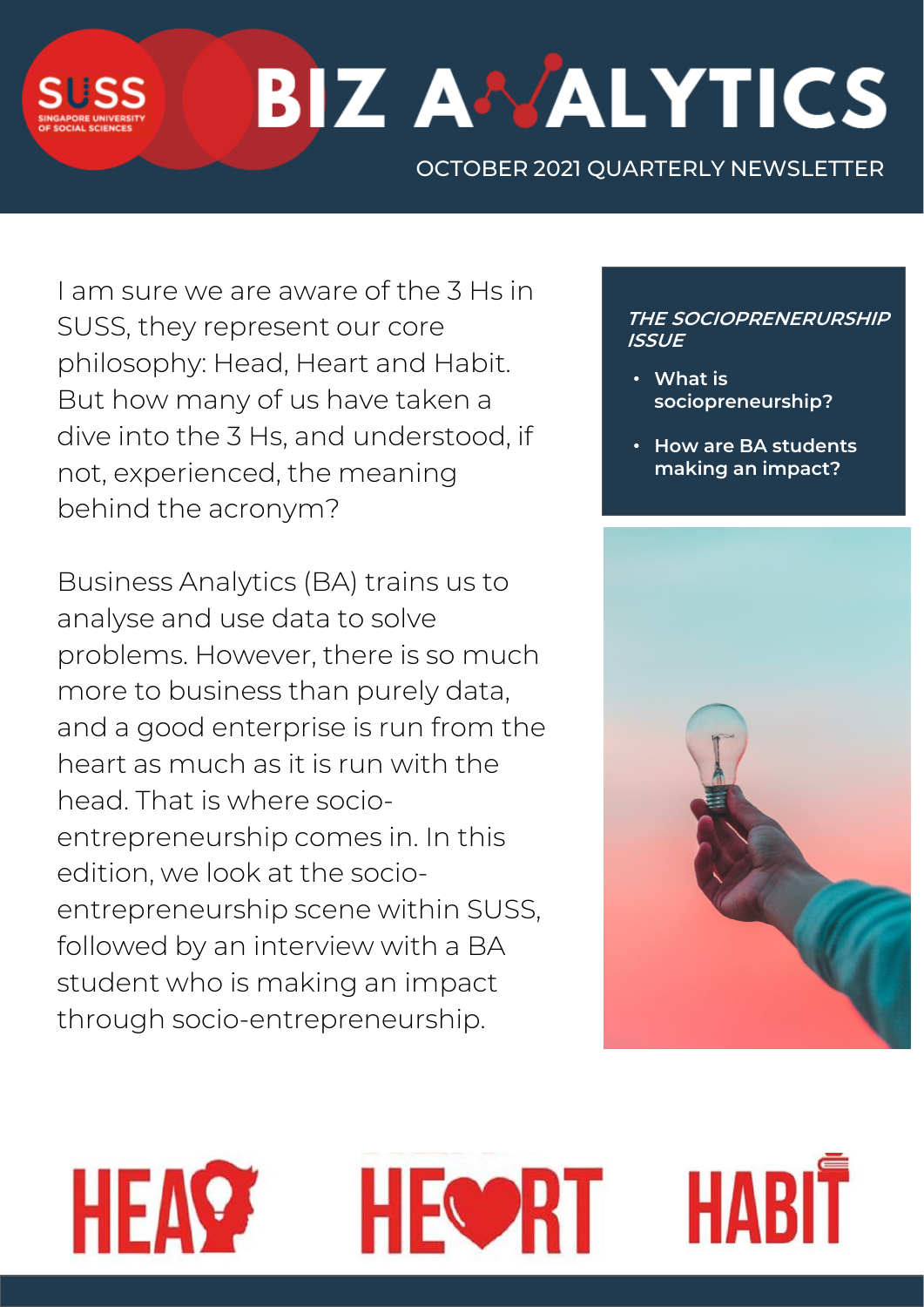# What is Social Entrepreneurship?

A social enterprise is a business with a social element attached to its operation, as opposed to regular, completely for-profit enterprises. While a social enterprise does seek to earn profit, this is not at the forefront of the social enterprise's objectives (Barone, 2021). Instead, one of its key performance indicators would be the impact it makes in the social cause it champions. Social enterprises generally seek to make an impact via four broad ways

Integration of work - where meaningful work is created for vulnerable and/or disadvantaged groups of people. "Meaningful work" can be broadly described as work that does not rob these individuals of their dignity and allows them to make a tangible contribution. An example would be 18 Chefs (a restaurant), which hires ex-convicts which, in turn, provides them with a second chance at life after incarceration.

Ploughing back profit - where profit from normal operations is directed towards a cause that the organisation stands behind. Patagonia (a clothing company) for instance, participates in the "1% for the Planet" cause. Through this, it directs 1% of its sales to the "preservation and restoration of the natural environment".

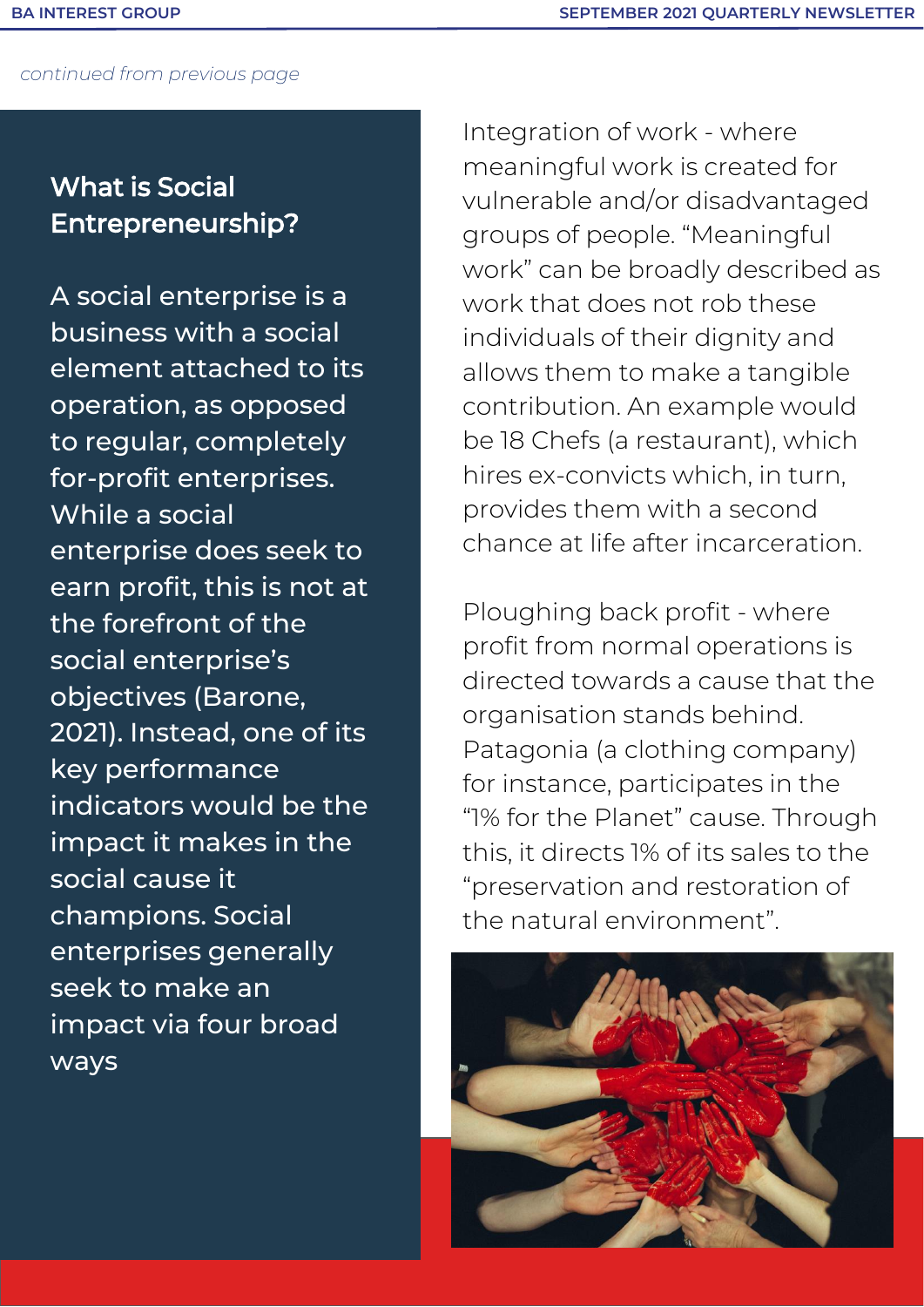Concessionary services - where services for a target group is provided at a reduced cost, while the same services are provided to the general public at the normal price. Examples include Active Global Home and Community Care. They provide subsidised services such as home therapy to individuals inneed.

Social needs - where the main aim of the social enterprise is to serve a particular social need. A good example of this is I'm Soul Inc, which is a social enterprise that provides "therapy through music and movement" via its unique equipment. I'm Soul Inc directly reaches out to the groups in need and provides its services to them.

## *A look at a real-life Social Enterprise:*

Much closer to home, there is a Social Enterprise whose operations should be familiar to many of us (Business Analytics students). Saturday Kids is an impact-focused Social Enterprise that seeks to give children exposure to digital literacy. It has spearheaded impact programmes such as Code in the Community, a free coding programme catered to children from less fortunate backgrounds in Singapore that is supported by Google and IMDA, and Coding Cats, a programme that offers free lessons in coding to Cambodian children. Saturday Kids' goal is to "create opportunities for every kid on the wrong side" of the divides propagated by structural inequalities, embodying the "Heart" component in SUSS' 3 Hs by being socially conscious with a passion to make a positive impact on society.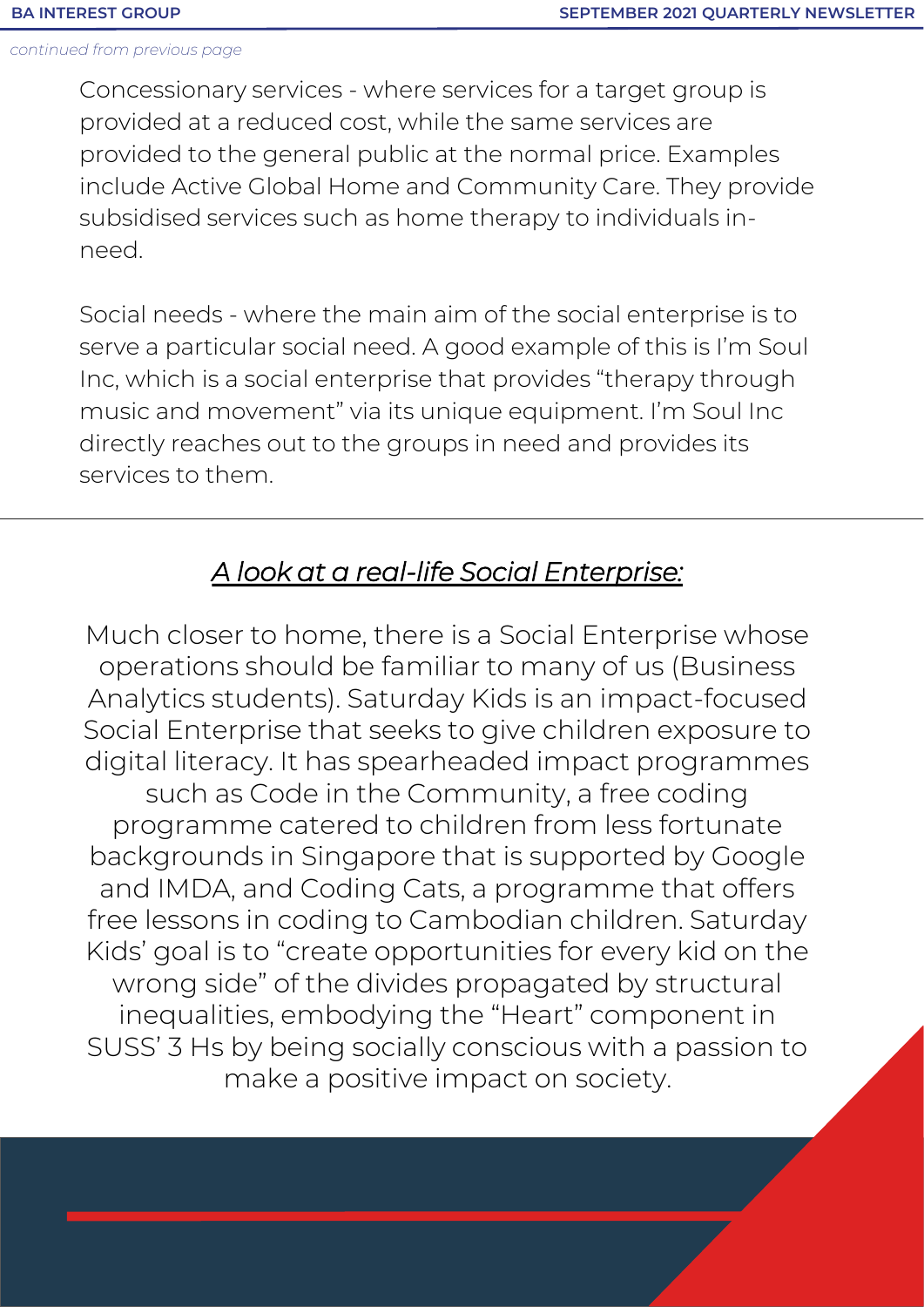**Entrepreneurship, in its purest form, involves four key stages:** 

- 1. The pre-idea
- 2. The idea
- 3. The validation of the idea
- 4. Gaining of traction



SUSS supports its students through each of these stages through the many initiatives described below. Moving from the pre-idea stage to formulating a formal idea is a process that can be likened to polishing a diamond. An SUSS student can engage in the various business case competitions/hackathons, the overseas experiential learning or even undertake WA004, Entrepreneurial Mindset. Using business case competitions as an example, a student will be able to gain invaluable insights and inspiration from the other ideas he/she will compete with, and this can contribute immensely towards building a fundamentally sound idea from the pre-idea stage.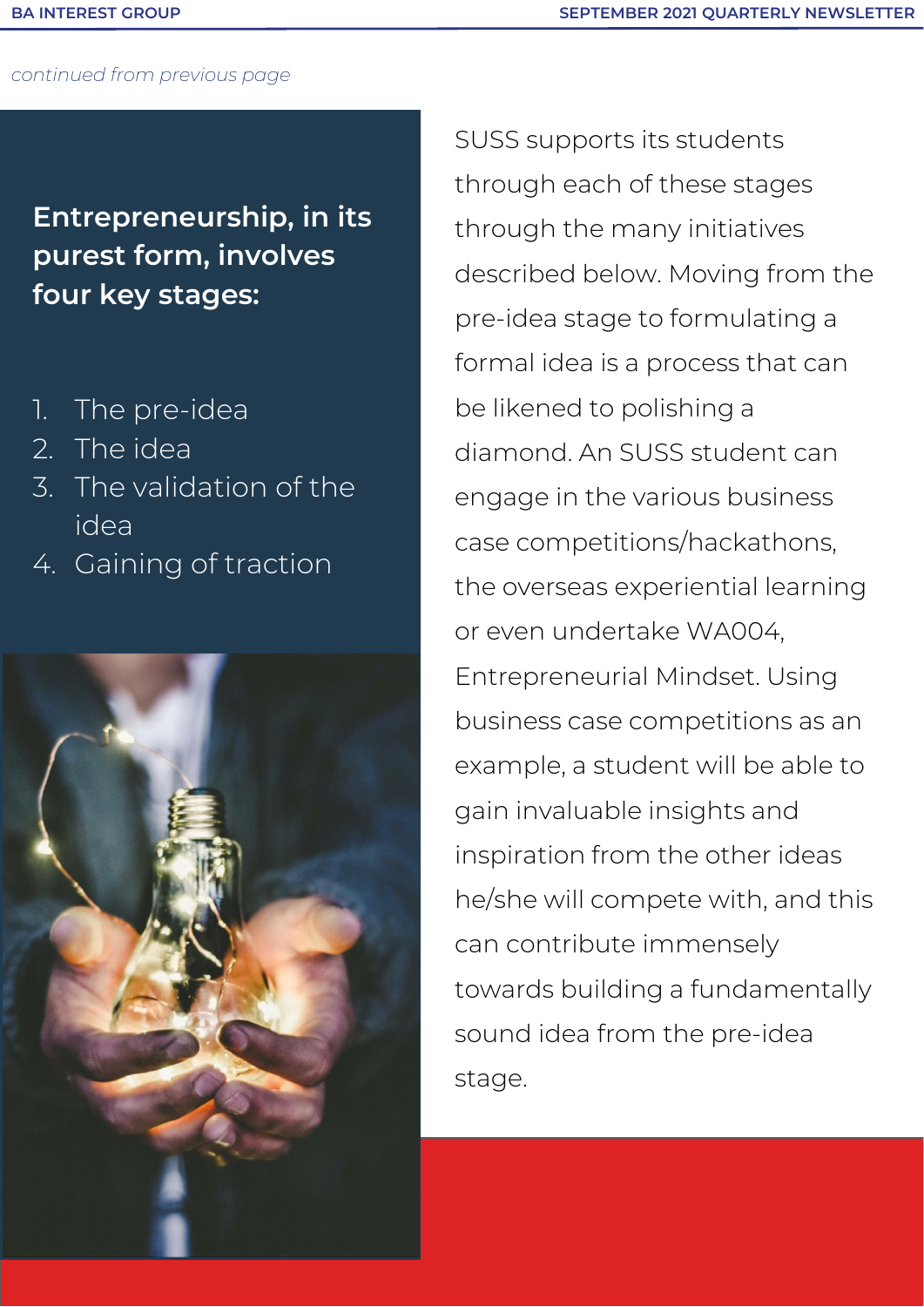To learn more about socioentrepreneurship within our Business Analytics programme, we spoke to Miss Pernilla Khoo, a recent graduate. Pernilla is also part of SUSS Sociopreneurs, where she served as the vice-president. Pernilla was a planningcommittee member for the SUSS Ministerial Forum held in 2019 and had represented our school in various national summits and symposiums such as the Asia Pacific Regional Conference on Service Learning, or APRCSL for short. Pernilla is also a prominent student within Business Analytics, being one of the founding students of the Business Analytics Interest Group (BAIG).

Below is an interview with her on being a socioentrepreneur:

## **Ashwin: Why SUSS Sociopreneurs (SSE), and not any other choice for your Community Engagement (CE)?**

Pernilla: My fate with SSE was just a pure coincidence. I happen to have a contact who wanted to build a strong Enactus team in SUSS (previously we were part of the global movement of Enactus). Honestly, it was my leadership skills rather than the heart to serve the people that caught the attention of this person. He wanted me to lead the team and make it grow. It was only 6 months into my time with SSE that I started to gain interest and realise, "Hey! There is actually something I did not know," and that was when I started my socioentrepreneurship journey.

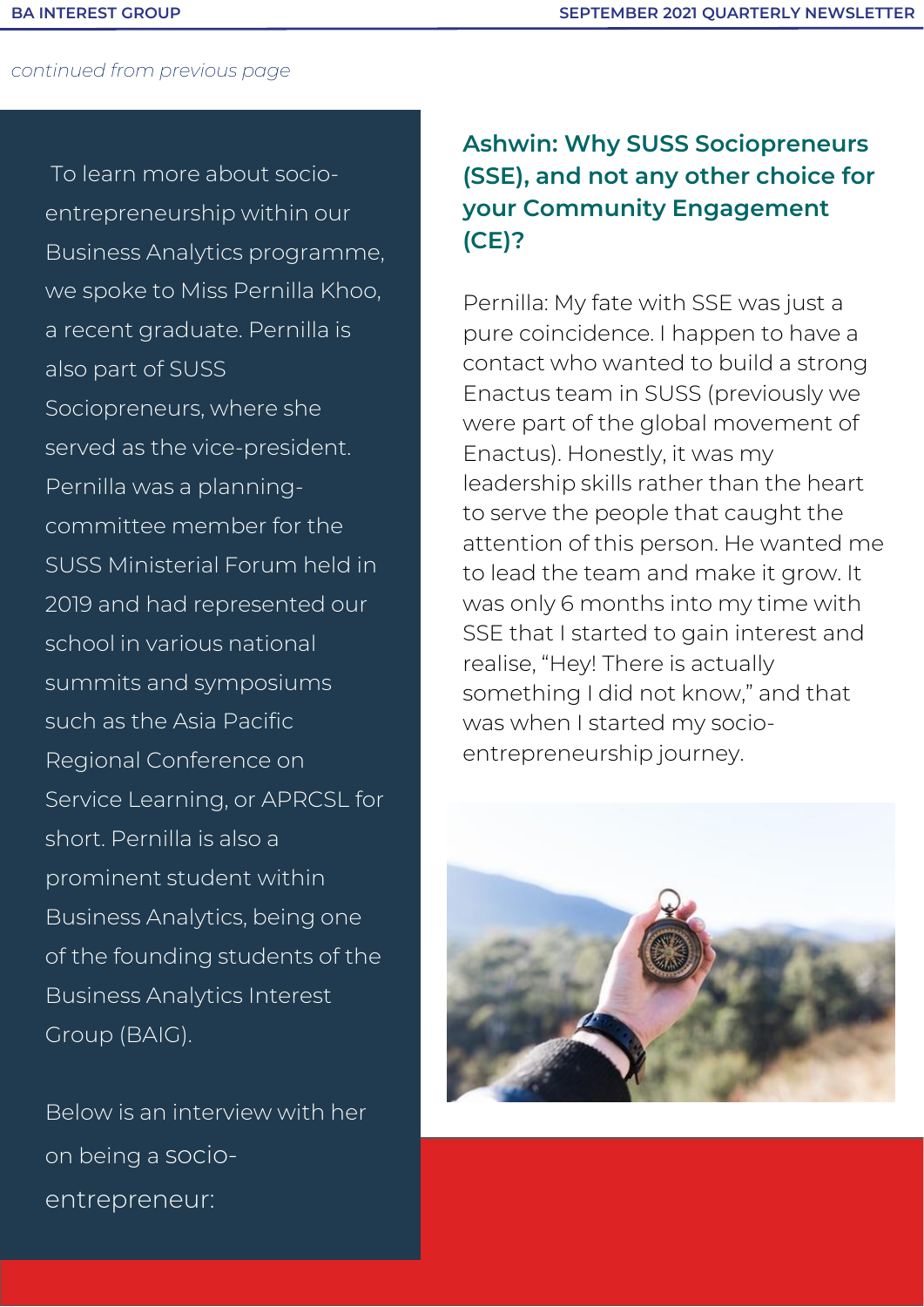## **Ashwin: What advice would you give to your younger self in year 1, looking back at the start of this journey?**

Pernilla: "Go out and explore, have an open mind and heart. You never know what you will see, learn and experience that will change your life". Life is short, you do not have a lot of time to explore things slowly. I started studying Business IT in the polytechnic and then came to SUSS and dived into Business Analytics. 7 years in the same area and I thought I knew what I wanted in life. 6 months into SSE and it changed my perspective on careers. You never know what you will learn and explore, some may just be a passing experience, others will impact your life altogether.

## **Ashwin: What advice would you give to your younger self in year 1, looking back at the start of this journey?**

Pernilla: "Go out and explore, have an open mind and heart. You never know what you will see, learn and experience that will change your life". Life is short, you do not have a lot of time to explore things slowly. I started studying Business IT in the polytechnic and then came to SUSS and dived into Business Analytics. 7 years in the same area and I thought I knew what I wanted in life. 6 months into SSE and it changed my perspective on careers. You never know what you will learn and explore, some may just be a passing experience, others will impact your life altogether.

## **Ashwin: Who/What is one Sociopreneur/Social Enterprise (SE) that you admire in Singapore?**

Pernilla: It is definitely "The Social Space". Everything you see and feel are there to impact others. It started with giving employment opportunities. As it grew, you see that the items being sold in its retail section supports different local and international SE, even the food in its café features different local SE that brings an impact to others. It is just amazing that it builds itself around others in every area of its business